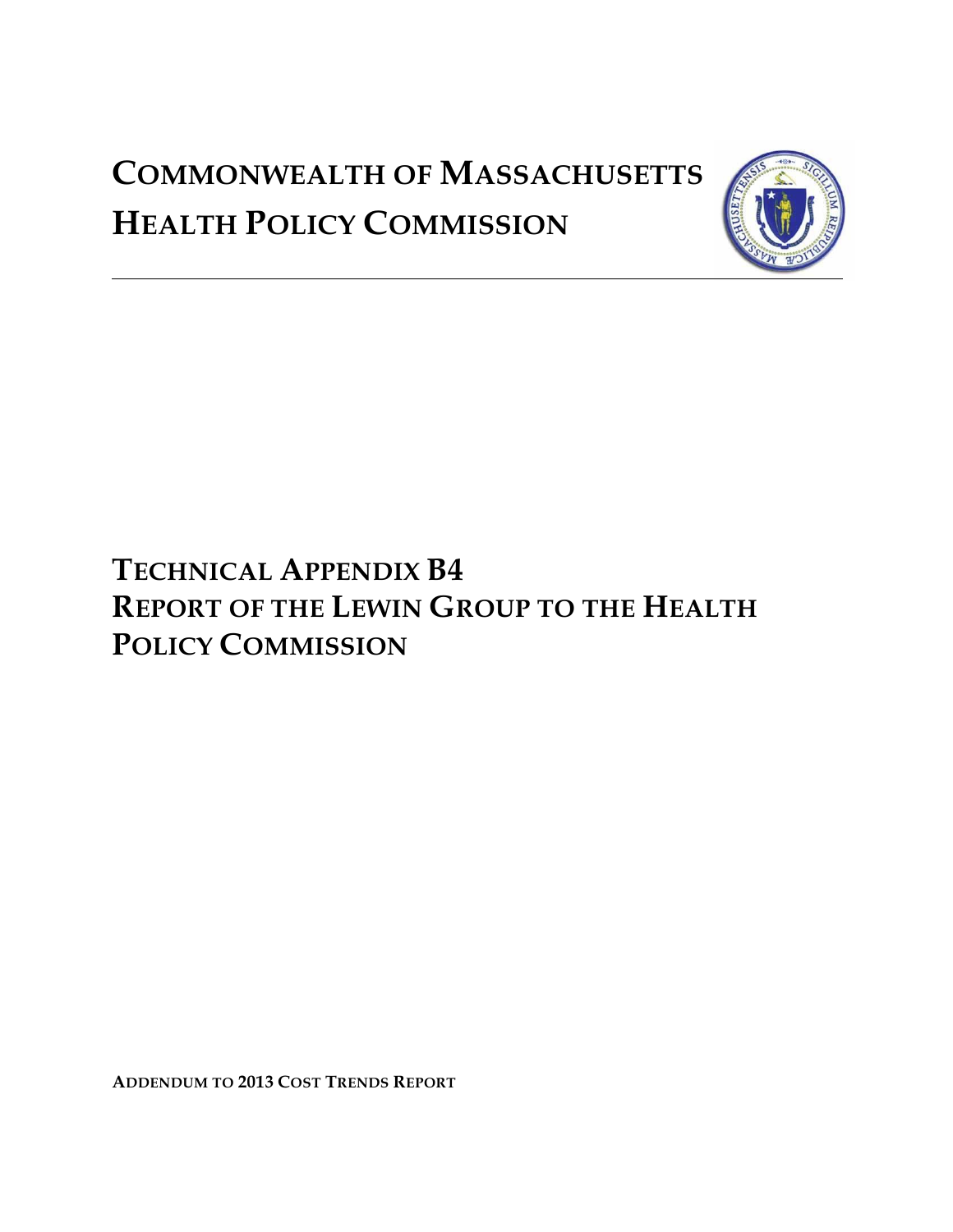



**HEALTHCARE AND HUMAN SERVICES POLICY, RESEARCH, AND CONSULTING―WITH REAL-WORLD PERSPECTIVE.**

**Trends in Massachusetts Health Care Costs – Analysis of All-Payer Claims Data**

## *Methods and Selected Analyses*

*Prepared for:* **The Commonwealth of Massachusetts, Health Policy Commission** *Submitted by*: **The Lewin Group, Inc.**

*January 22, 2014*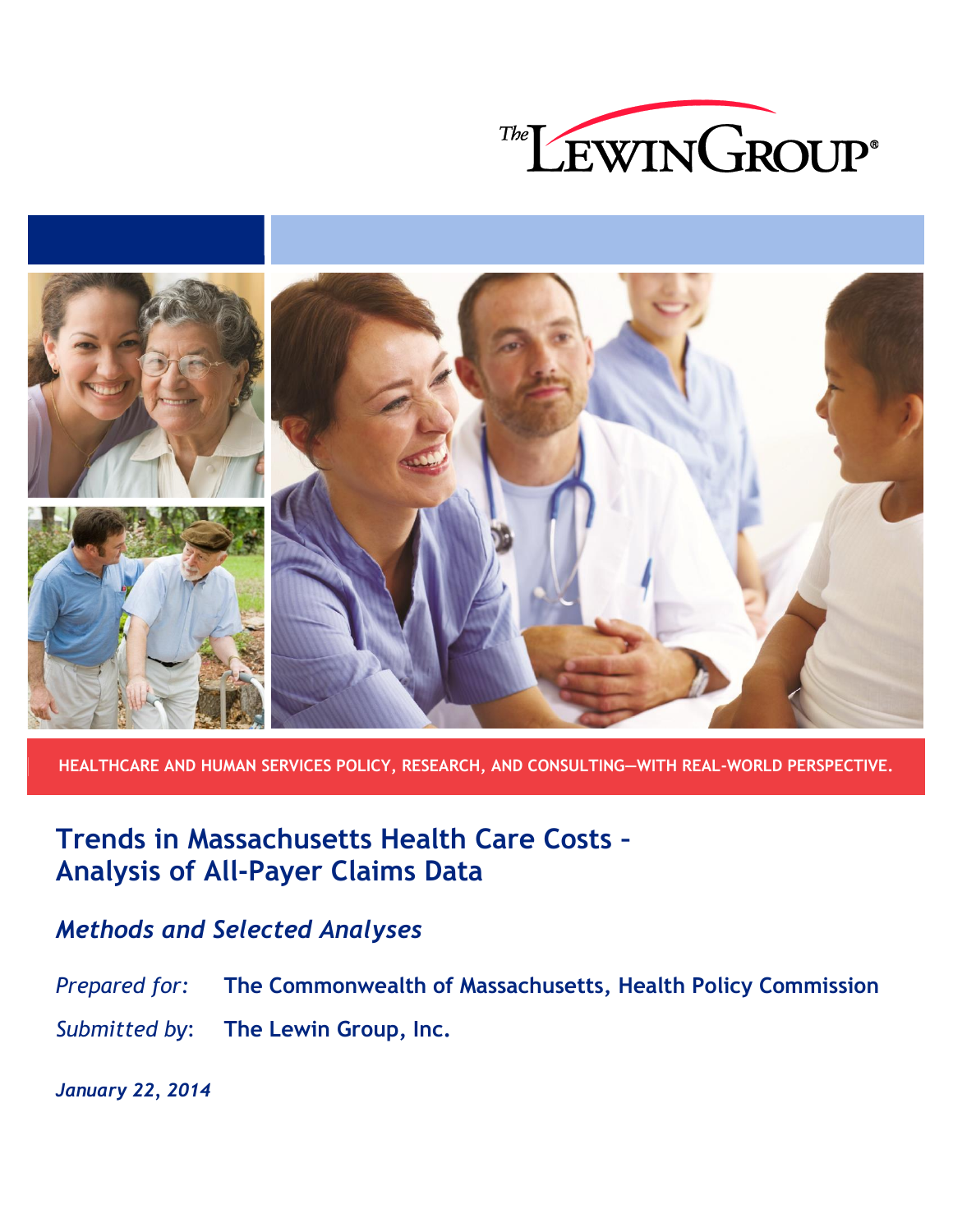### **Introduction**

As part of preparing for its annual report, The Health Policy Commission contracted with The Lewin Group (Lewin) to analyze trends in Massachusetts health care costs, using data from the state's all-payer claims data base (APCD), developed and maintained by the state's Center for Health Information and Analysis (CHIA). The Lewin Group also prepared analytic data files for the HPC to use in its own analysis.

This appendix offers describes the process and methods that Lewin used in its work and presents summary statistics on trends in per-member per-month expenditures.

## **Background**

Working with both the HPC and CHIA, Lewin completed a thorough review of medical claims, enrollee eligibility, and health care provider data from the APCD for calendar years 2009, 2010, and 2011 for commercial as well as public payers, including Medicare and Medicaid (MassHealth). Lewin evaluated the accuracy, completeness and quality of the APCD data for these payers for the three year study period.

Based upon the results of this analysis, the HPC decided to focus this study on medical claims for the three largest commercial payers, Blue Cross Blue Shield of Massachusetts (BCBS), Harvard Pilgrim Health Care (Harvard Pilgrim), and Tufts Health Plan (Tufts), and Medicare. As a result of data limitations, Medicaid data and pharmacy claims could not be included in the study.

## **Construction of Analytic File**

Upon completion of the data validation, Lewin identified the final version of each claim transaction and developed a methodology for determining the total medical expense for the claims for each payer. For Tufts and Harvard Pilgrim, the existing APCD final version logic was adequate. For BCBS, Lewin applied preliminary versioning logic supplied by CHIA. <sup>1</sup> Once the final version of the claim was identified, Lewin then identified and removed the duplicate medical claims.

To compute the total medical expense for comprehensive commercial insurance in Massachusetts, it was also necessary to remove from the APCD data claims and eligibility for Medicare Advantage, Medicare supplemental insurance, other partial products and enrollees that reside outside of Massachusetts. In some cases products were clearly identified as Medicare HMO and could easily be removed. To identify other partial products, all variables in the product table were evaluated for any indication of partial coverage and per member per month (PMPM) medical costs were evaluated by product for reasonableness. Working with CHIA, the three major commercial payers and the HPC, Lewin also compared PMPMs used in

<sup>&</sup>lt;sup>1</sup> CHIA is working with carriers to finalize the versioning logic and will be releasing results of that work in Release 2.0 of the Massachusetts APCD.



 $\overline{a}$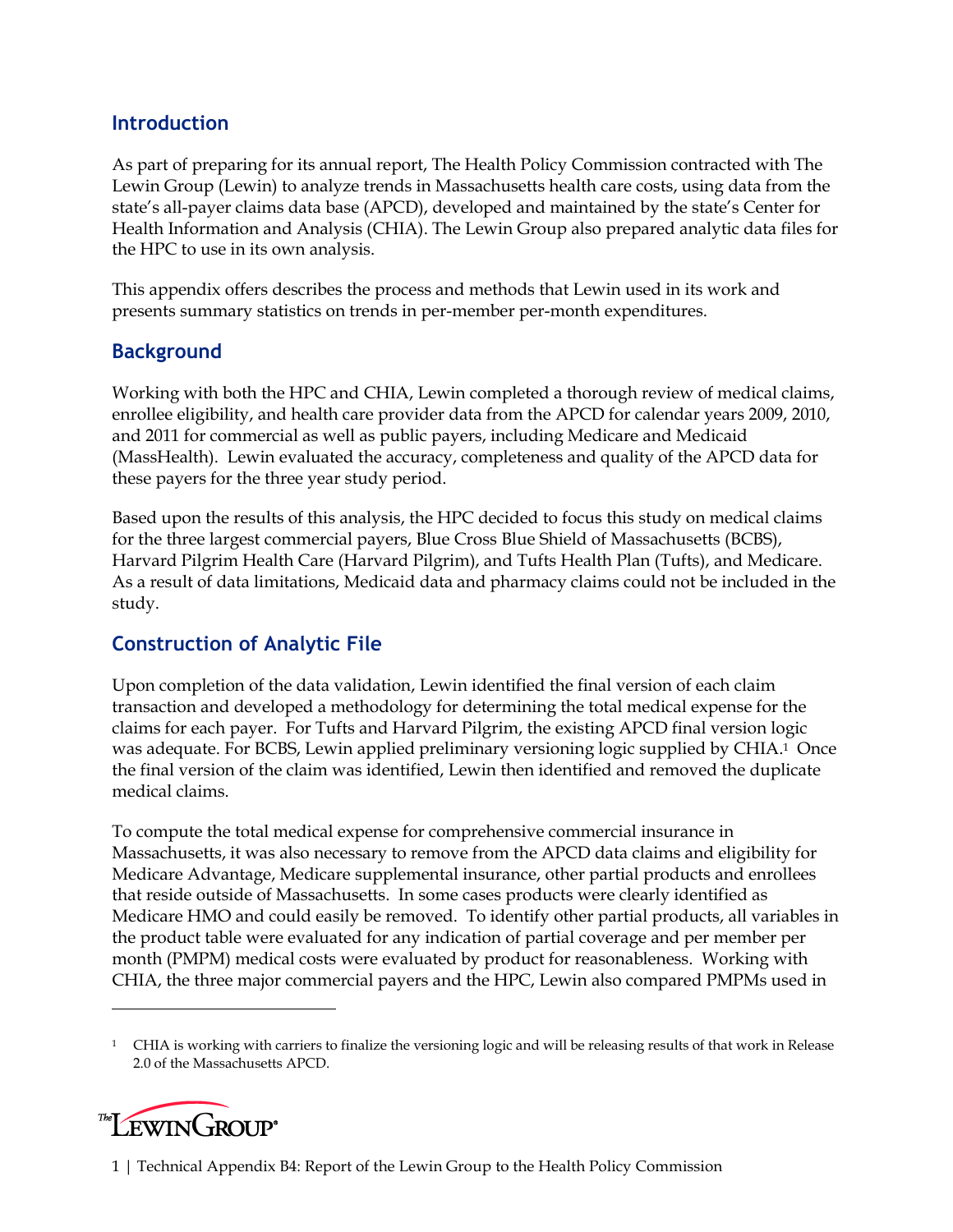this report to Total Medical Expense (TME) submissions collected by CHIA and reviewed both the methods described above and their results with each major payer.

The final sample for analyses of total spending includes medical claims data from the three major commercial payers and Medicare in 2009-2011. For each of these payers, the sample is limited to individuals who had fee-for-service coverage and were Massachusetts residents.

The commercial sample contains 31.42, 29.00, and 29.01 million (M) member months or 2.62, 2.50, and 2.42M member years, in 2009, 2010, and 2011 respectively, while the corresponding figures for Medicare are 8.96, 9.16, and 9.56M member months or .75, .76, .80M member years. The 2011 sample represents one half of the entire state population.

Analyses of risk scores were limited to individuals who were enrolled with a single carrier for six months in one calendar year; this limitation is necessary for accurate individual scores but leads to disproportionate exclusion of individuals who move out of state, switch payers or products, and die during the year.

Due to data limitations, spending variables do not capture pharmacy costs, payments outside the claims system, or Medicare cost-sharing. In 2011 in Massachusetts, medical claims represented 73 percent of commercial total medical expenditures; while pharmacy claims and non-claims payments represented 16 percent and 6 percent respectively.2 In 2012 for the nation as a whole, medical claims again represented 87 percent of Medicare spending for FFS beneficiaries, while pharmacy claims made up the remaining 13 percent; figures on payments outside the claims system are not readily available, but these payments were likely minimal during the study period.3 The Medicare cost-sharing rate is typically 20 percent.

## **Analytic Approach and Methods**

The primary level of analysis was the person, specifically per member per month (PMPM) expenditures. The HPC and the Lewin group examined PMPM spending along several dimensions: normalized spending, relative price paid, and patient risk, all of which are defined in **Exhibit 1** below.

<sup>3</sup> Congressional Budget Office, Medicare Baseline, February 2013.



 $\overline{a}$ 

<sup>2</sup> CHIA, Annual Report on the Massachusetts Health Care Market, August 2013.

<http://www.mass.gov/chia/docs/r/pubs/13/ar-ma-health-care-market-2013.pdf>. "Other" payments represented 5 percent of TME.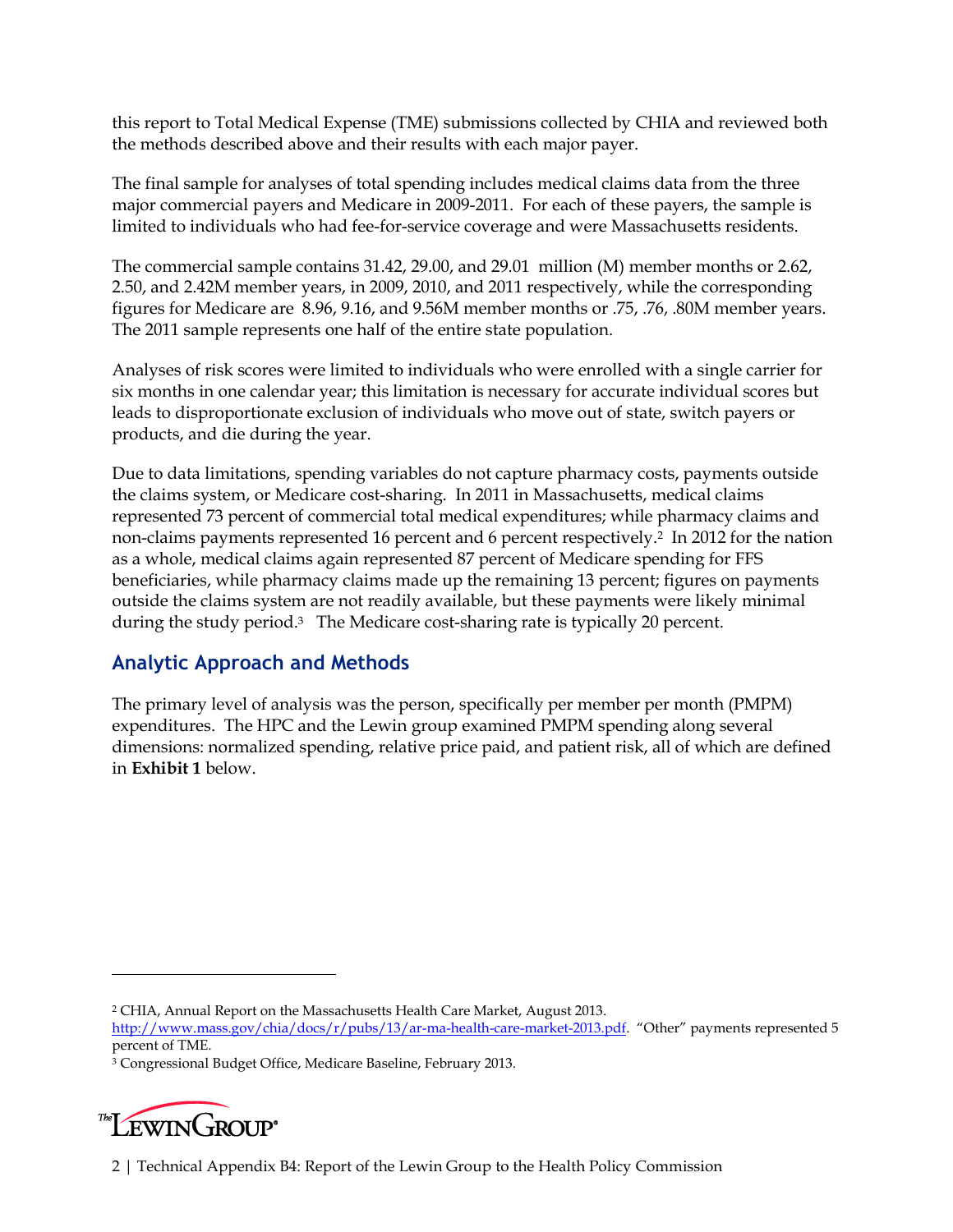| <b>Exhibit 1: Definition of Terms</b> |  |  |
|---------------------------------------|--|--|
|---------------------------------------|--|--|

| <b>Term</b>                              | <b>Definition</b>                                                                       |
|------------------------------------------|-----------------------------------------------------------------------------------------|
| Total spending                           | Total spending on covered services by both plan and member. Usually based on            |
| (Observed spending)                      | allowed charges. <sup>4</sup>                                                           |
|                                          | A standardized measure of spending that does not vary by payer, provider, or time       |
| Normalized spending<br>(Standardized \$) | period. In effect, a measure of the intensity of service for a patient or episode. This |
|                                          | measure is calculated by re-pricing all services using a standard fee schedule.         |
|                                          | A composite price measure that complements normalized spending and reflects             |
|                                          | price variation due to differences among payers, providers, and time periods.           |
| Relative price paid                      | This measure is calculated as: (Spending for all services at prices paid) / (Spending   |
|                                          | for all services priced using a standard fee schedule).<br>As a result:                 |
|                                          |                                                                                         |
|                                          | Total spending = normalized spending * relative price paid.                             |
| Patient risk score                       | A measure of a patient's expected need for health care services due to demographic      |
|                                          | and clinical characteristics. Normalized to one and so that a one percent increase is   |
|                                          | risk score corresponds to a one percent increase in expected spending.                  |

#### **Total Spending**

To measure the total cost of commercial insurance claims in the sample , Lewin summarized both plan and member payment to providers This information was obtained directly from the final version of the claim and does not include any additional adjustment by Lewin or the HPC for completion or inflation. Patient contributions were not available for all Medicare claims, therefore the Medicare paid amount was used for our analyses. Per member per month (PMPM) calculations made using this information are referred to as the "Observed PMPM". All services recorded in the claim data were included in the analysis. Exhibits 2, 3, and 5 describe the results of the spending analyses.

#### **Normalized Spending**

To isolate the effect of changing payment rates, Lewin re-priced all commercial and Medicare claims using Optum Normalized Pricing. This software assigns each claim a new, nationally representative price calibrated to 2011. As a result, changes in the normalized PMPM reflect changes in the mix of services and utilization but not changes in contracted rates or time period.

To re-price claims, Optum Normalized Pricing uses a methodology specific to each type of claim. Physician and ancillary services are re-priced using values from the Medicare fee schedule that are adjusted to be comparable to commercial rates. Relative values for services not valued by the Medicare fee schedule are derived from national averages computed from Optum's benchmark database.

<sup>4</sup> Due to data limitations, Medicare spending includes spending paid by the plan only.



 $\overline{a}$ 

3 | Technical Appendix B4: Report of the Lewin Group to the Health Policy Commission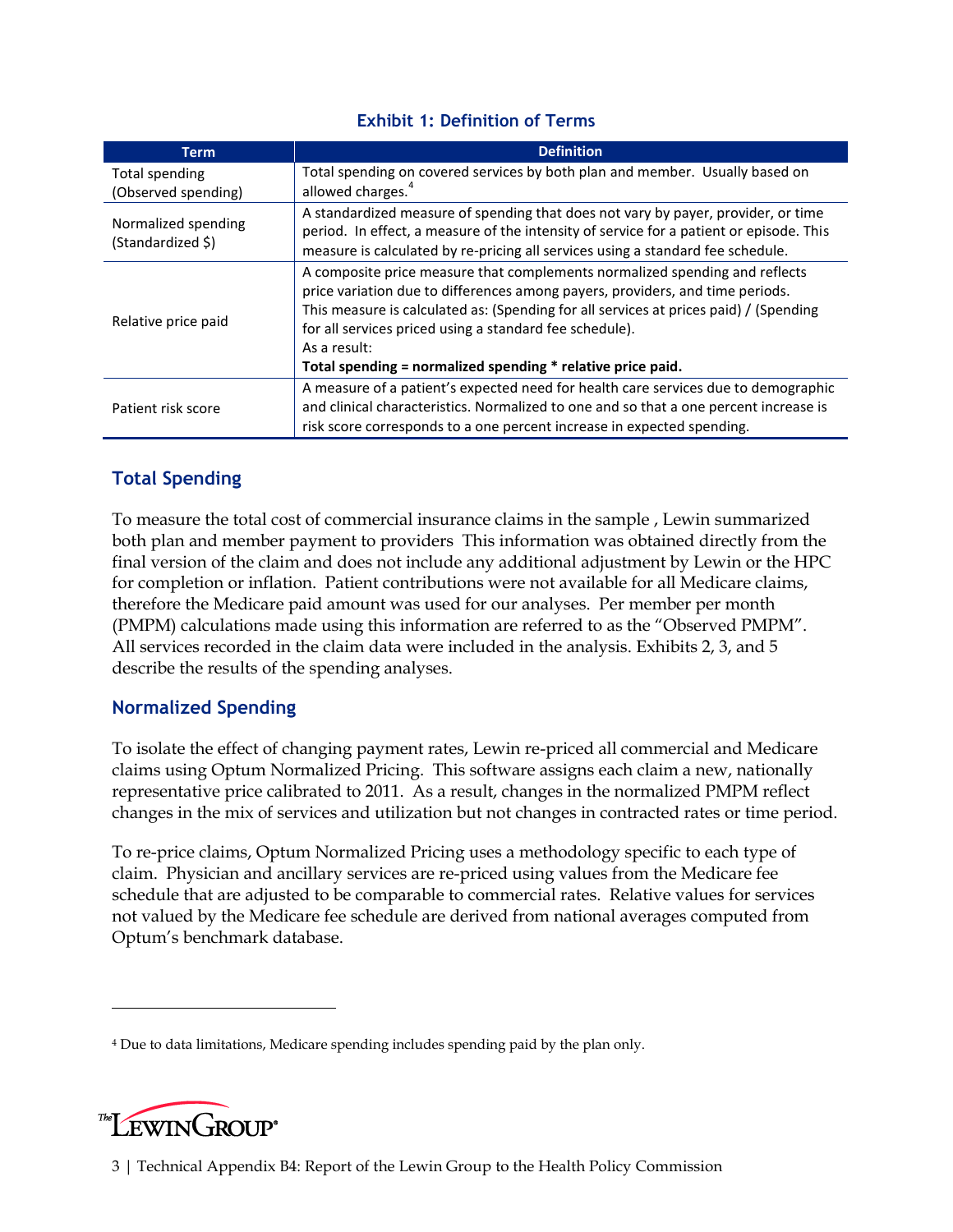Inpatient claims are priced using the diagnosis information present on the claim and assigning a rate per day from an internal reference database. The rate is specific to the diagnosis category (e.g., central nervous system, cardiac, maternity, trauma, etc.), presence of major surgery, rehab/SNF admission, and length of stay.

Outpatient claims were re-priced using a multi-step process that assigns national averages using first the procedure code then, if no match is found, the average price per revenue code is used. Commercial and Medicare claims were both re-priced using the same methodology.

Results are shown in Exhibits 4 and 6.

#### **Risk Scores**

To determine if observed differences in costs between time periods or patient groups were due to differences in the health status of enrollees, Lewin processed the APCD claims data through the Symmetry Episode Risk Group (ERG) risk adjustment grouper. The ERG grouper evaluates diagnosis codes on medical claims to identify the chronic and acute conditions present for each enrollee that have a material impact on health care costs. Condition specific risk scores and an age/gender risk score are then summed for each enrollee. The ERG risk scores were developed using a national database of commercial health care claims and were calibrated so the average enrollee has a risk score equal to 1.0. A minimum six month period of eligibility was utilized to help ensure that the observed risk scores were truly reflective of the health status of an enrollee. Many new enrollees with one or two months of eligibility during a year have risk scores that understate their health status because they did not receive treatment for all of their clinical conditions and diagnoses for these conditions were not reported on health care claims. For enrollees that met the minimum eligibility requirement risk scores were computed for all commercial and Medicare enrollees for 2009, 2010 and 2011. Exhibit 7 reports risk scores by payer for the study period.

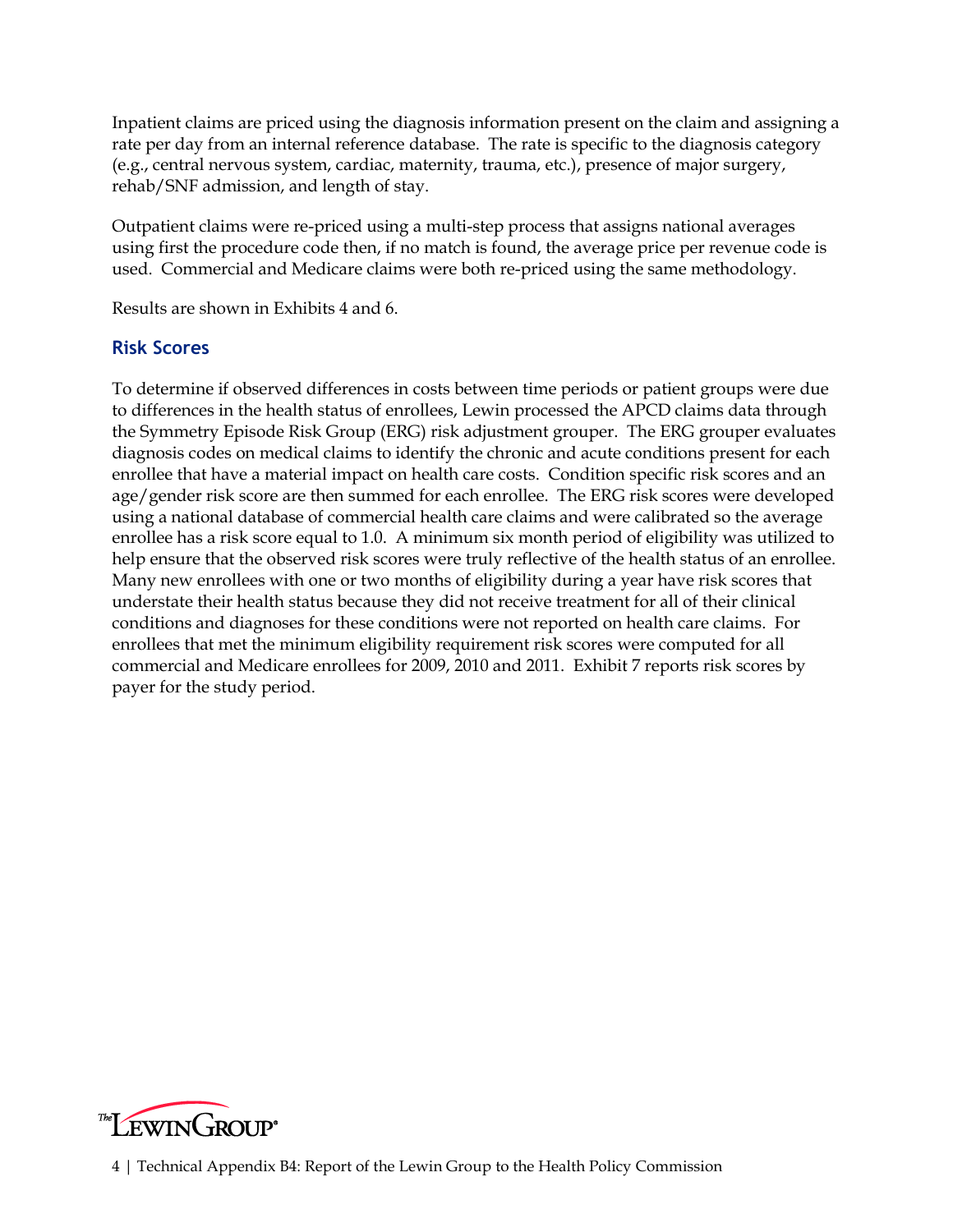## **Trends in Total Spending**

#### **Exhibit 2 Trends in Commercial Claims-Based Medical Spending and Enrollment, CY 2009-2011**

|                                              | Year                 |                 |                 |               | <b>Rate of Change</b> |  |  |
|----------------------------------------------|----------------------|-----------------|-----------------|---------------|-----------------------|--|--|
|                                              | 2009<br>2010<br>2011 |                 | 2009-<br>2010   | 2010-<br>2011 |                       |  |  |
| <b>Commercial Expenditures</b>               |                      |                 |                 |               |                       |  |  |
| <b>Member Months</b>                         | 31,424,000           | 29,994,000      | 29,007,000      | $-4.6%$       | $-3.3%$               |  |  |
| <b>Claims Payments</b>                       | \$10,001,000,000     | \$9,953,000,000 | \$9,903,000,000 | $-0.5%$       | $-0.5%$               |  |  |
| <b>PMPM</b>                                  | \$318                | \$332           | \$341           | 4.3%          | 2.9%                  |  |  |
| <b>Commercial Out Of Pocket Expenditures</b> |                      |                 |                 |               |                       |  |  |
| <b>Member Months</b>                         | 31,424,000           | 29,994,000      | 29,007,000      | $-4.6%$       | $-3.3%$               |  |  |
| <b>Member Payments</b>                       | \$579,000,000        | \$655,000,000   | \$678,000,000   | 13.1%         | 3.5%                  |  |  |
| <b>PMPM</b>                                  | \$18                 | \$22            | \$23            | 18.5%         | 7.0%                  |  |  |

Source: The Lewin Group analysis of medical claims data from the Massachusetts's All-Payer Claims Database, three major commercial carriers.

|      | <b>Out-of-Pocket</b><br><b>Spending Level</b> | $<$ \$500 | $>$ \$500 and<br>$<$ \$1,000 | $>$ \$1,000 and<br>$<$ \$,2000 | $>$ \$2,000 and<br>$<$ \$5,000 | $>$ \$5,000 |
|------|-----------------------------------------------|-----------|------------------------------|--------------------------------|--------------------------------|-------------|
|      | <b>Number of Members</b>                      | 2,778,815 | 195,308                      | 101,926                        | 20,351                         | 832         |
| 2009 | Percent of Members                            | 90%       | 6%                           | 3%                             | 1%                             | 0.03%       |
| 2010 | Number of Members                             | 2,591,045 | 225,197                      | 123,737                        | 30,581                         | 883         |
|      | <b>Percent of Members</b>                     | 87%       | 8%                           | 4%                             | 1%                             | 0.03%       |
| 2011 | Number of Members                             | 2,471,581 | 224,616                      | 130,464                        | 39,580                         | 1,258       |
|      | <b>Percent of Members</b>                     | 86%       | 8%                           | 5%                             | 1%                             | 0.04%       |

Source: The Lewin Group analysis of medical claims data from the Massachusetts's All-Payer Claims Database, three major commercial carriers.

#### **Exhibit 4 Commercial Observed and Normalized PMPM Rates of Change, CY 2009-2011**

|                                               |      | Observed PMPM   Normalized PMPM | <b>Relative Price Paid*</b> |
|-----------------------------------------------|------|---------------------------------|-----------------------------|
| Average annual<br>rate of change<br>2009-2011 | 3.6% | $-1.9%$                         | 5.6%                        |

\*Observed PMPM / normalized PMPM. The change in relative price paid is measured in nominal terms.

Source: The Lewin Group analysis of medical claims data from the Massachusetts's All-Payer Claims Database, three major commercial carriers.

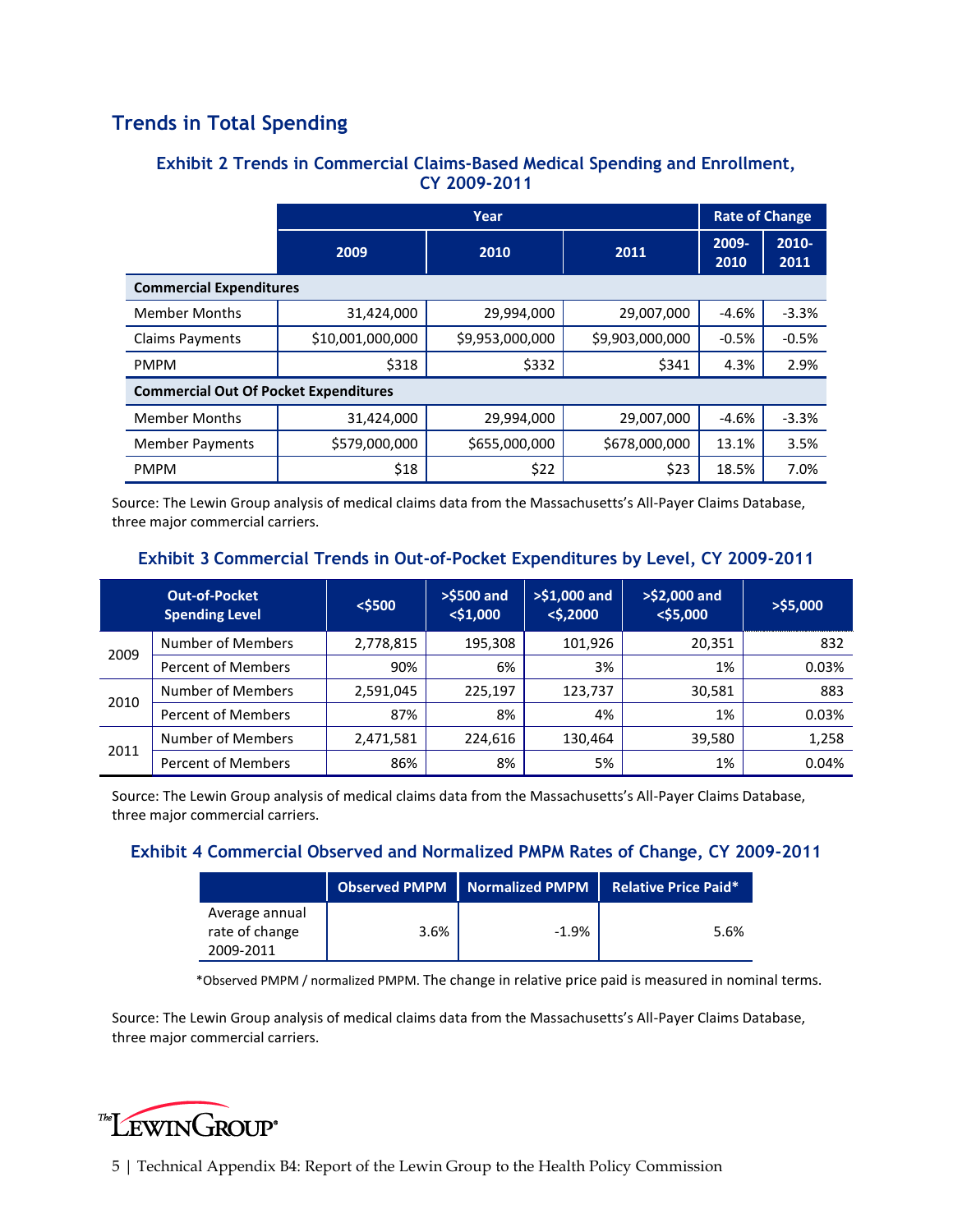#### **Exhibit 5 Trends in Medicare Claims-Based Medical Spending and Enrollment, CY 2009-2011**

|                        | Year            |                 |                 |               | <b>Rate of Change</b> |  |  |
|------------------------|-----------------|-----------------|-----------------|---------------|-----------------------|--|--|
|                        | 2009            | 2011<br>2010    |                 | 2009-<br>2010 | 2010-<br>2011         |  |  |
| <b>Member Months</b>   | 8,955,000       | 9,157,000       | 9,556,000       | 2.3%          | 4.4%                  |  |  |
| <b>Claims Payments</b> | \$8,002,000,000 | \$8,386,000,000 | \$8,876,000,000 | 4.8%          | 5.8%                  |  |  |
| <b>PMPM</b>            | \$894           | \$916           | \$929           | 2.5%          | 1.4%                  |  |  |

Source: The Lewin Group analysis of medical claims data from the Massachusetts's All-Payer Claims Database, Medicare FFS.

#### **Exhibit 6 Medicare Observed and Normalized PMPM Rates of Change CY 2009-2011**

| Rate of                                          | <b>Observed</b> | <b>Normalized</b> | <b>Relative Price</b> |
|--------------------------------------------------|-----------------|-------------------|-----------------------|
| Change                                           | <b>PMPM</b>     | <b>PMPM</b>       | Paid*                 |
| Average<br>annual rate of<br>change<br>2009-2011 | 2.0%            | 1.3%              | 0.6%                  |

\* Observed PMPM / normalized PMPM. The change in relative price paid is measured in nominal terms.

Source: The Lewin Group analysis of medical claims data from the Massachusetts's All-Payer Claims Database, Medicare FFS.

Note: From 2009 to 2011 Medicare observed PMPMs grew at a slower rate than normalized PMPMs in some service categories, indicating a decline in prices. For some services, the observed Medicare prices reported on claims decline over time, although the reasons are not always apparent. In particular, professional services provided in an institutional setting and home health prices decline in our study period. For professional services provided in an institutional setting, the prices paid by Medicare in 2010 were often higher than those reported by the CMS Physician Fee Schedule<sup>5</sup>. The 2011 prices for the same CPT codes better matched the fee schedule and were lower than in 2010. The HPC and Lewin plan to investigate further.

<sup>5</sup> Centers for Medicare and Medicaid Services Physician Fee Schedule Retrieved from <http://www.cms.gov/apps/physician-fee-schedule/search/search-criteria.aspx> on 12/10/13



 $\overline{a}$